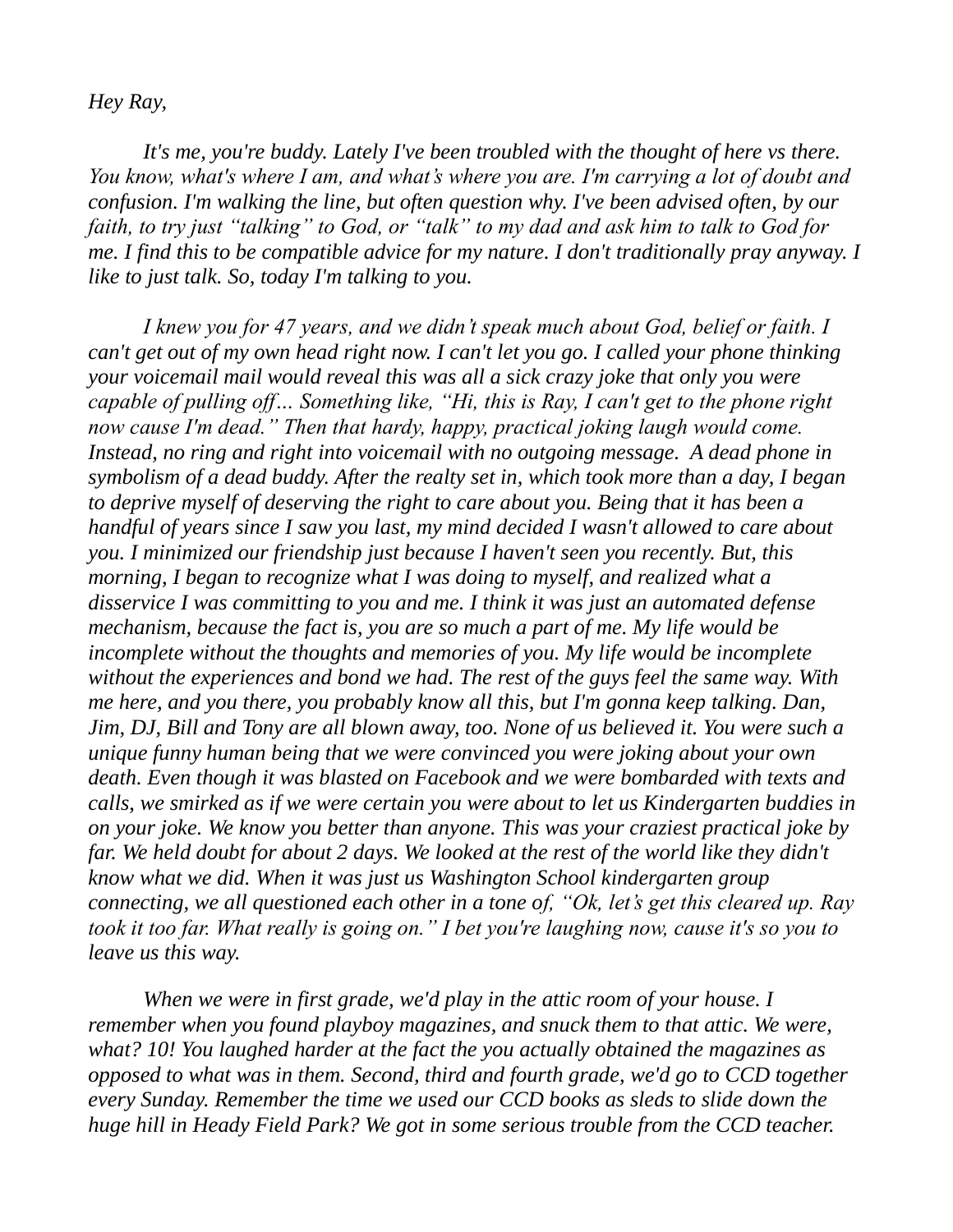*He called us vandals. How about those childhood experiences that stay burnt deep in our memory still to this day? When we were 7 or 8, you accidentally hit me in the head with a rock you threw from 50 yards away. Mariano Rivera couldn't have made that shot. Blood everywhere, broke up our sisters' soft ball game. Or, how 'bout when I ripped up your home work in 7th grade because you wrote on my sweater with a crayon. By then, there was enough incidents that our moms both told us to stay away from the other. Yours would never blame you, and mine would never blame me. We didn't listen. We spent countless hours together. We grew up together. We went through puberty together. You realize it wasn't until the eighth grade where we started to notice girls? No one knew how insecure we actually were. Only we knew, along with our same old crew from kindergarten. Any attention we received made us so uncomfortable, and the fellas didn't make it any easier the way they loved to tease us and keep us grounded. Remember in the 8th grade I'd piss you off, and you'd stop talking to me except to say, "You're dead after school." Knowing I couldn't win that fight, and loving a practical joke, you were great at making me unsure if you were joking or not. It scared the shit out of me all day. You never did kick my ass, you always let me off the hook. In High School, we were pretty much inseparable. Dan, Jim, DJ, Bill and Tony still there. Our moms tried to break us up again when I drank beer for the first time at a party in White Meadow when we were 16. Coming home, our car got hit from behind, and there I was again with a bloody head. I was close enough to run home and you followed. Only in 1981 would a father send you home at midnight because he was pissed that we fucked up.* 

*With me here and you there, are you sick of the same stories? Probably not, because the best thing about you was that you appreciated me. You appreciated all your buddies. You wanted me as your friend. You wanted the fellas as your friends. You wouldn't have traded us in for anyone. You got insulted if I wasn't being a good friend, and you never were a bad friend in return. You never faltered. You showed a particular pride in me as well as the rest. You were always there! You were the funniest, personable, eccentrically enjoyable person to be around that I ever met. You never judged anyone, close friend or distant ones, you did not judge. I loved being with you. We finished High School working at jobs to buy nice cloths and go out. College separated us a little, but still so many experiences and memories from infrequent visits in those years have made my life complete today. The cherry on the sundae of our bond, was our days in LBI. It was you by my side as we transferred from the single girls we knew to the girl who is today my wife. You were the first of all the fella's she met. The summer of 1992 spent with you was absolutely among the best times I have ever had in my entire life to date (52 years).* 

*You then moved, pal. I remember how disappointed I was when you left, but it didn't keep us apart, with your mom still in NJ it made for those random visits that I will never forget, and the unforgettable times I visited you in Dallas. They always felt like a*